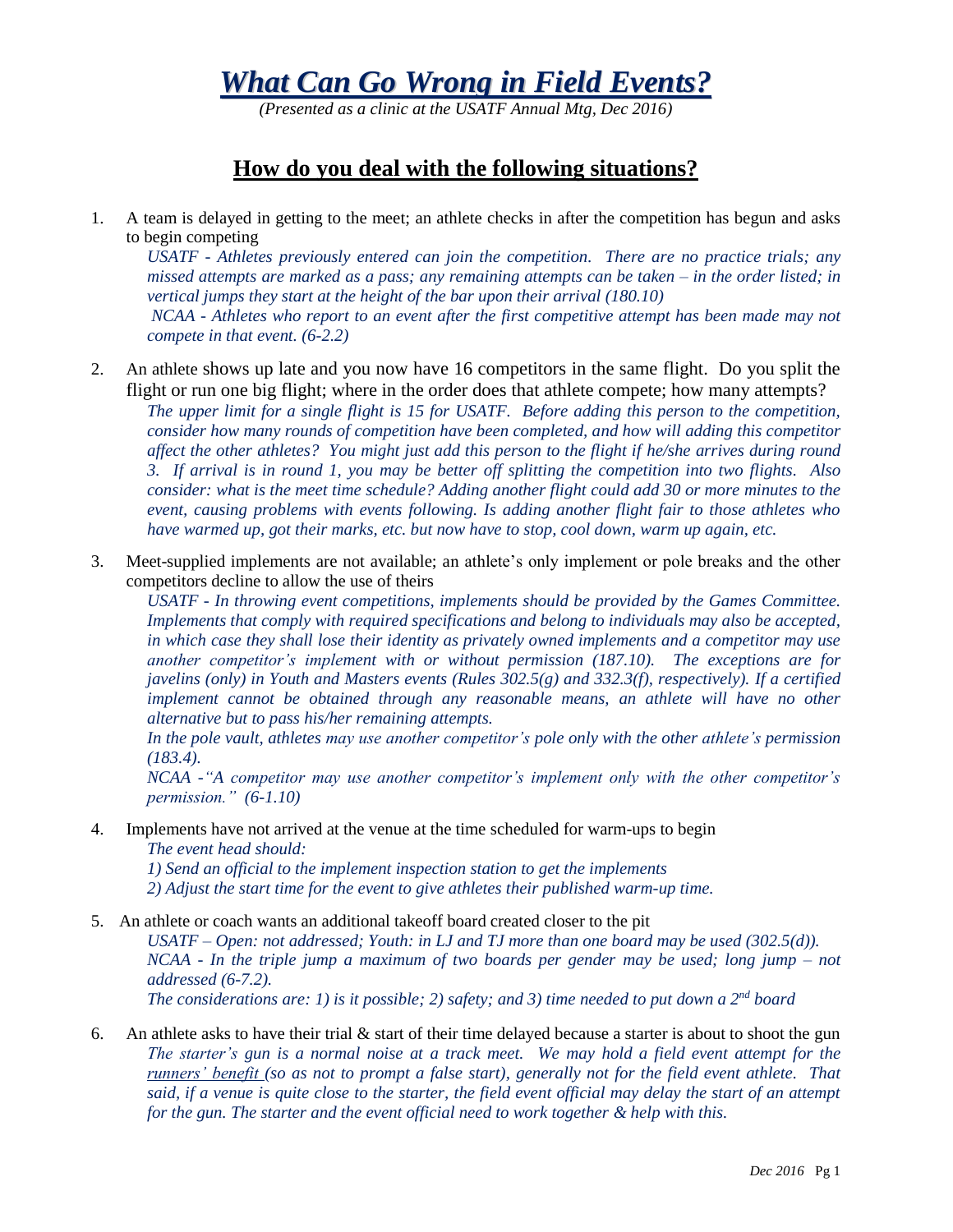7. An athlete who has left to compete in another event has not returned, and all others are finished in the current flight/at the current height

*See the various scenarios and appropriate actions in the Best Practices document titled "Absence from Competition"*

8. An athlete suffers an injury during the competition; they are due up next but say they need more time to recover or to be treated

*First, consider checking or adjusting things at the venue in order to slightly slow down the competition – without appearing obvious about it.* 

*But, treat this as you would for an athlete who has been excused to compete in another event.* 

*USATF - For throws and horizontal jumps, the Referee or head judge may allow an athlete to compete out of order one round at a time. For vertical jumps, they can jump out of order one trial at a time. If this does not allow the athlete the time they need, they will be deemed to have passed that attempt.*

*NCAA - For throws and horizontal jumps, the head judge may allow an athlete to take preliminary attempts, but not final attempts, out of the official order within the competitor's designated flight, which may or may not be in succession. For vertical jumps, the head judge may allow the athlete to take attempts out of official order, which may or may not be in succession (6-1.6). If this does not allow the athlete the time they need, they will be deemed to have passed that attempt (4-2.3.b(4)).*

- 9. An athlete has been called up and the clock has started; then they indicate they will pass that attempt *Once an athlete has been called "Up" and the clock has been started, they may not then pass that attempt; they must be charged with a trial (a make or miss in verticals; or a distance or an "X" for a time foul in horizontals & throws) USATF 180.11 (f); NCAA 6-4.3.*
- 10. The official has called athletes "Up", "On Deck", and "On Hold"; none have previously passed the height. Before starting the clock, the  $1<sup>st</sup>$  two athletes pass; how much time is given to the next athlete? *The flight coordinator should run off the time which would have normally been given to the two previous athletes before calling the third athlete "Up" (USATF 180.11(e); NCAA - not specified). If the third athlete is ready and wishes to go, he or she may be immediately called "Up" for their attempt.*

11. An athlete begins an attempt prior to his or her name being called as "Up"

*If it's possible without endangering the athlete or official, the athlete should be told to stop and wait for the "Up" call acknowledging his/her time on the clock. If the officials are ready, the flight coordinator should proceed to call the athlete "Up" as quickly as is practicable. If the athlete has made the throw or jump, then answer the following: were the pit or sector and the officials ready? If so, then allow the attempt; if not, then rule "no jump or no throw" and make the athlete retake the attempt. Discuss means to prevent such instances.*

- 12. During an attempt an athlete runs on or outside the runway edge lines *Long Jump, Triple Jump, and Pole Vault – no violation; Javelin – foul (USATF 193.1(d); NCAA 10-3.*
- 13. The timer does not function properly and *apparently* more than the allowable time has elapsed before the initiation of an attempt

*If not able to tell how much time has elapsed, you have to let the attempt stand. If the athlete can't see a clock or see the yellow flag raised, they have no way of knowing the time was approaching the limit, so we must err on the side of the athlete.*

14. An athlete claims there was interference or a distraction which caused them to have a poor attempt or to fail to initiate an attempt within the time limit

*The officials should be watching the venue and if they see interference, they can notify the athlete and restart the clock. The athlete can also raise a hand and alert the official if there's interference. However, if the athlete does not alert the official and the officials do not see interference, then results of the attempt must stand. We can only make the calls we see, and if we don't see any interference or none is brought to our attention in a timely manner, then we can't call interference/obstruction for the athlete.*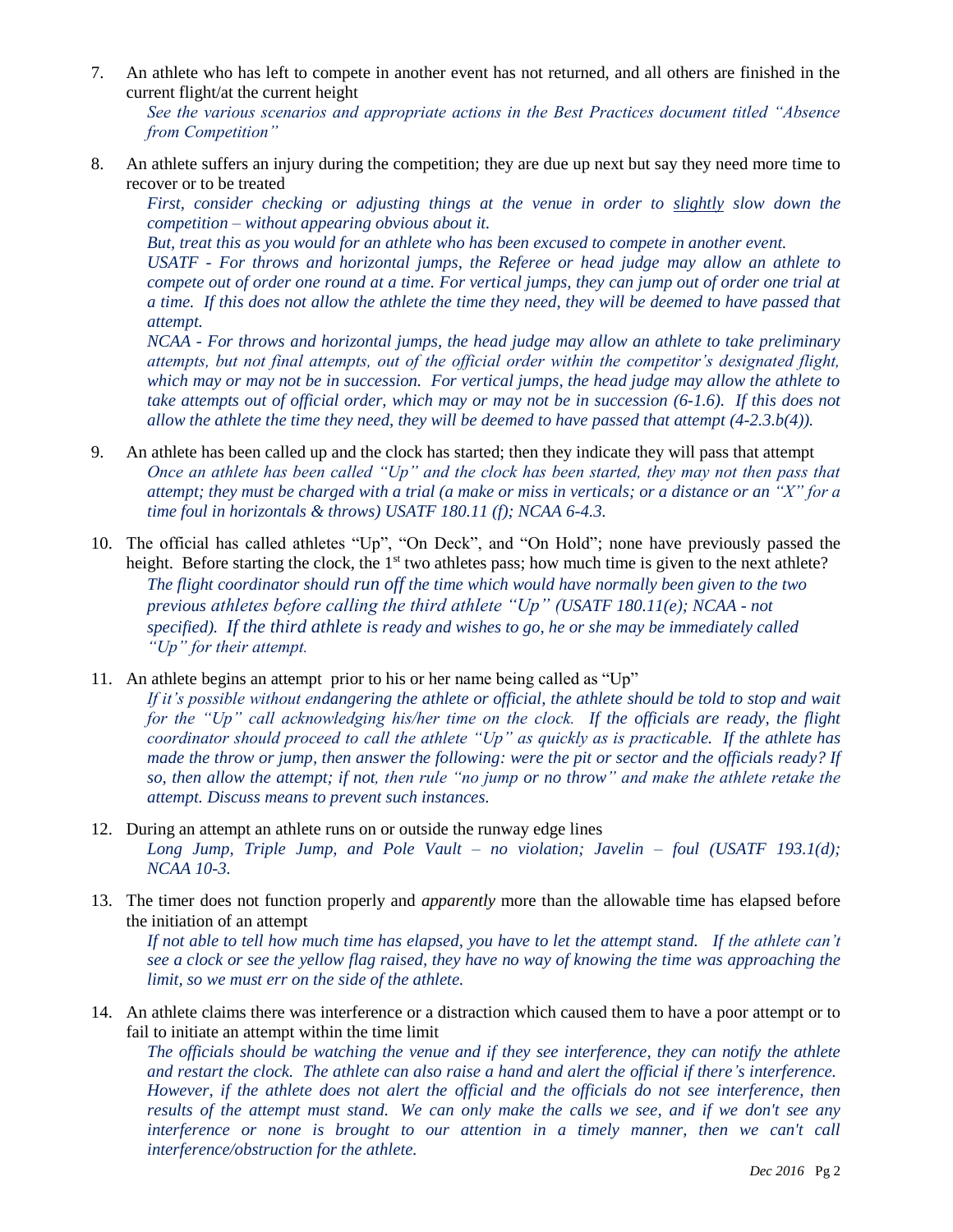- 15. Working with two judges, one judge rules a foul/miss and the other judge signals a legal attempt/make *This must be addressed before the competition - one official will make the calls; if another is available, the second judge can help on close calls. The second official's call should be subtle, and any discussion should be private. The lead official gives weight to how sure each official is in their call. A useful rule of thumb is if the call is so close you have to discuss it or think twice, then the benefit of the doubt goes to the athlete.*
- 16. A judge is distracted or inattentive and does not observe whether an athlete's attempt is fair or foul/a make or a miss, or can't accurately establish a mark

*This is tough; you've got to solicit input from other nearby officials and make a decision. Contact the event head official or meet referee for a final ruling; and if necessary, give the athlete another attempt (always a last resort).*

17. During the event the wind direction changes or rain falls, and athletes or coaches ask to have the runway direction reversed or to suspend the competition for safety reasons

*Once the competition has begun, the direction of the runway is not changed for any reason (USATF 180.1; NCAA 6-1.16).* 

*If the weather condition is severe, the event head official may temporarily halt the competition to assess the venue and effect any mitigating actions. The Referee may suspend the competition for safety reasons if it cannot be continued in a safe manner. Vertical jumps may be conducted indoors if absolutely necessary; all results are valid, but marks are not valid for records.*

- 18. The recorder is unfamiliar with how to record athletes who: are no-shows; say they're done before taking all possible attempts; are disqualified; have a sector foul; pass an attempt *No-shows: "DNS"; Quit competition: "DNF"; Disqualified: "DQ"; Fouls of any type & misses: "X"; Passes: "" (USATF 180.6; NCAA 6-1.14)*
- 19. Venue issues: The landing pit is one meter short in length or width vs. the size specified in the rulebook; the cage netting/fencing is damaged leaving a breach or hole; the sand is overly dry or too rough or is not deep enough; the throws sector is not properly marked; there are no pennants/barriers marking a landing area safety zone or they are too close to the sector

*See if the venue can be modified/changed/repaired in a reasonable amount of time; if not then as a last resort, officials should decline to conduct the competition for safety (and liability) reasons.* 

20. An athlete has cleared the crossbar but grazed it, causing it to bounce/move slightly; how long do you wait to raise the white flag?

*There is no time limit. If necessary, the official should approach the pit to get a good view to see if the bar is steady or still moving/bouncing, and should raise the flag when they are certain the bar will remain on the supports or pegs. (The decision may be quicker in windy conditions). The key is that once a flag is raised, you don't change it – which is what a premature flag might prompt.*

- 21. In measuring the height of the PV crossbar, do you place the base of the measuring device on the metal frame of the vaulting box, or on the surrounding surface which is slightly higher? *Measurements are taken from a point on the same level as the takeoff, so it would be from the surrounding surface. (USATF 181.2; NCAA 6-1.13)*
- *22.* Midway through attempts at a new height, it is noticed that the crossbar is not level one side is higher than the other. What are some possible ways to resolve this issue? Do you start the height over? Do some or all attempts count?

*If you cannot be certain when the bar was last level or not level, pause the competition, properly adjust the standards to get the bar level (ensure the standards adjustment knobs are tight); and resume the competition.*